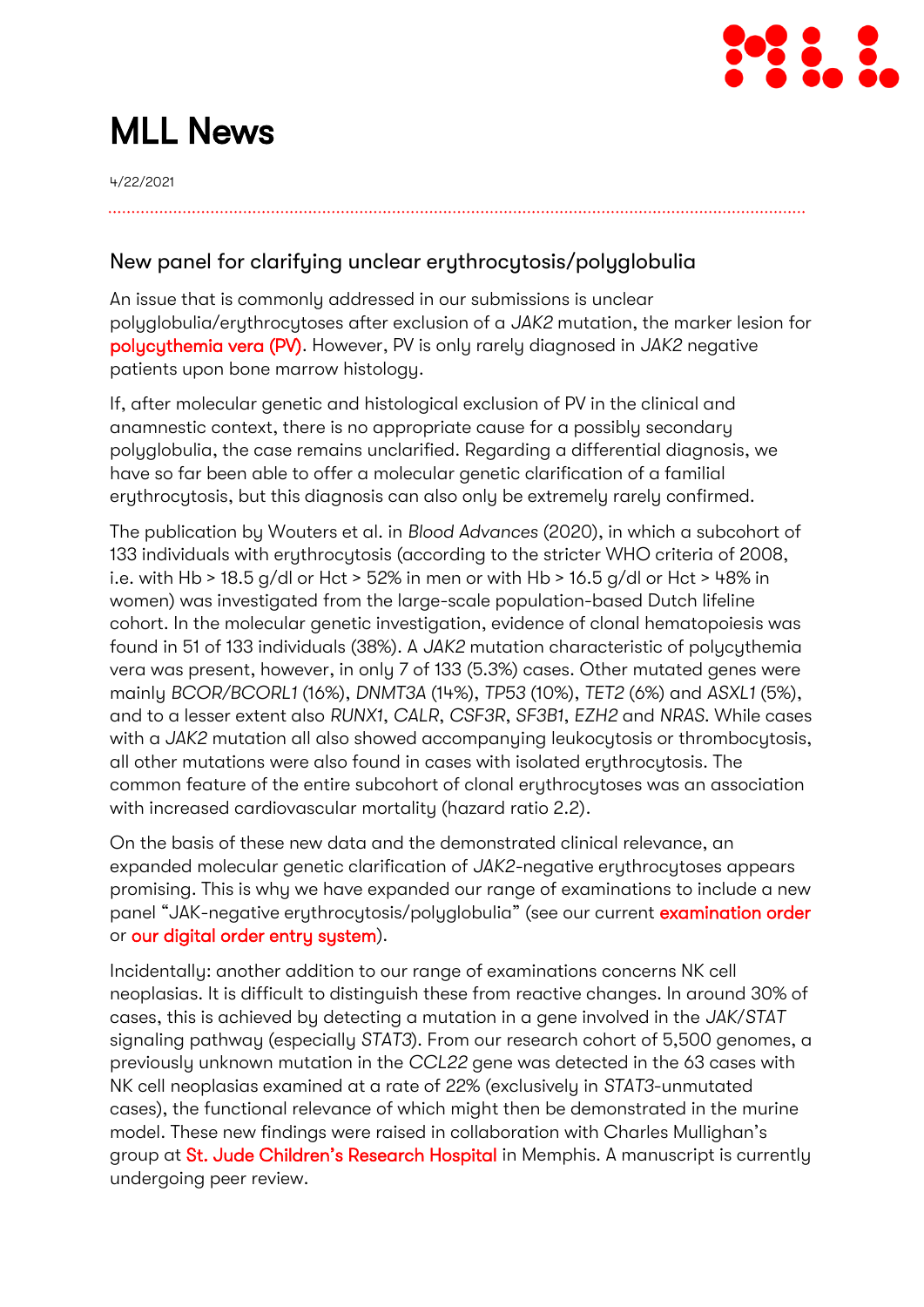

#### Author: Dr. med. Christian Pohlkamp



### Advances in the targeted therapy of lymphoma

The therapeutic landscape for lymphoma diseases has changed considerably in recent years due to our progress in understanding their pathogenesis. A major advantage has been to reduce the need for chemotherapy and to be able to use new types of targeted therapies alone or in combination. In this newsletter we report in particular on *BCL2* inhibition and its resistance mechanisms, as well as the role of the *MYD88* mutation as well as the *CXCR4* mutation in Waldenström's disease.

With the BTK inhibitor ibrutinib, the *BCL2* inhibitor venetoclax and the PI3Kdelta inhibitor idelalisib, three targeted drugs are now available for patients with lymphoma diseases. [Chronic lymphocytic leukemia \(CLL\)](https://www.mll.com/erkrankungendiagnostik/chronische-lymphatische-leukaemie-cll/chronische-lymphatische-leukaemie-cll.html) in particular is a pioneer disease for the use of these therapies. With this condition, new points of attack for lymphoma therapies were discovered before they were applied to other pathological entities. Several studies have shown the significant advantage of targeted therapies in combination with a CD20 antibody, as a triple combination with chemotherapy or as a monotherapy (RESONATE-1, HELIOS, Murano study), compared to conventional salvage therapy, particularly in the case of progression, refractoriness or early relapse. Patients with evidence of a del(17)(p13) as well as a *TP53* mutation benefit almost to the same extent as patients without this risk factor. The same applies to patients with an unmutated IGHV status or evidence of a complex karyotype. Such subgroup analyses in particular have revealed the relevance of genetic examinations already at the initial diagnosis. On the basis of these results, conventional immunochemotherapy is now only considered in first-line CLL therapy for patients without these risk factors [\(Onkopedia guideline CLL 2020\).](https://www.onkopedia.com/de/onkopedia/guidelines/chronische-lymphatische-leukaemie-cll/@@guideline/html/index.html) For first-line therapy, the second generation inhibitor of Bruton's tyrosine kinase (BTK) acalabrutinib was approved by the European Medicines Agency (EMA) in the summer of 2020 as another potent oral therapy (ELEVATE-TN study). As is already known from tyrosine kinases, specific resistance mutations (in *BTK*, *PLCG2* or *BCL2*) can appear after therapy with *BTK* or *BCL2* inhibitors, the presence of which makes the continuation of the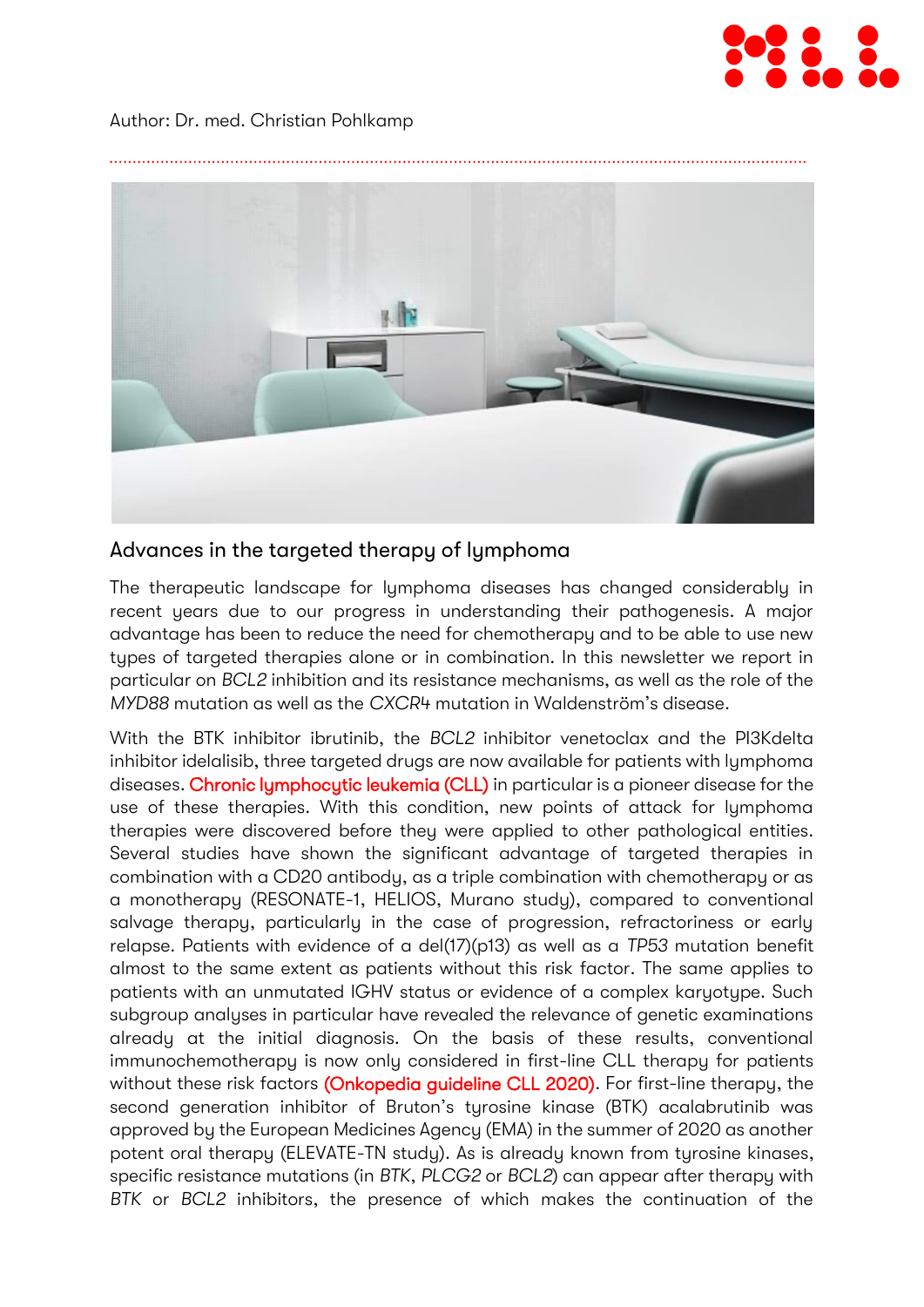

corresponding therapy seem almost pointless. For these issues, the MLL offers genetic examinations as well as mutation and resistance tests to better assess any continuation of therapy.

The *MYD88*L265P mutation plays an important role in lymphoplasmocytic lymphoma. It is found in 90% of patients with this pathological entity. The simultaneous presence of a *CXCR4* mutation results in a poorer response to BTK inhibitors, which is why both mutations should be determined before starting any therapy (Treon S.P., Tripsas C.K., Meid K. et al.: *Ibrutinib in previously treated Waldenstrom's macroglobulinemia*. N Engl J Med. (2015) 372(15): 1430–1440). Furthermore, the combination of both mutations encourages interleukin-1 receptor-associated kinases (IRAK) and BTKs to activate oncogenic factors during the development of malignant lymphomas.

In summary, targeted drugs have become indispensable in the therapeutic landscape for lymphoma diseases. The BTK inhibitor ibrutinib is already approved for refractory and relapsed [mantle cell lymphoma \(MCL\)](https://www.mll.com/erkrankungendiagnostik/reife-b-zellneoplasien/mantelzell-lymphom-mcl.html) and the PI3Kdelta inhibitor idelalisib is approved for refractory follicular lymphoma. It is to be expected that, in the future, targeted therapeutic approaches will accompany or completely replace conventional chemotherapies even with other lymphomas.

| Hotline: 089-99017551                |                                                                                                                                                                                                                                                            |                                                                                                                                  |                                                                                                                                                                                                                                                                                                                                                                                                                                                                                                                                                                                                                                                                                                                                                        |
|--------------------------------------|------------------------------------------------------------------------------------------------------------------------------------------------------------------------------------------------------------------------------------------------------------|----------------------------------------------------------------------------------------------------------------------------------|--------------------------------------------------------------------------------------------------------------------------------------------------------------------------------------------------------------------------------------------------------------------------------------------------------------------------------------------------------------------------------------------------------------------------------------------------------------------------------------------------------------------------------------------------------------------------------------------------------------------------------------------------------------------------------------------------------------------------------------------------------|
| Neue/ungelesene Befunde<br>vorhanden | Logout                                                                                                                                                                                                                                                     |                                                                                                                                  |                                                                                                                                                                                                                                                                                                                                                                                                                                                                                                                                                                                                                                                                                                                                                        |
| <b>Alle Befunde</b>                  | Downloads<br>$\overline{\mathbf{\Psi}}$ Untersuchungsauftrag "Smart Version"<br>$\overline{\mathbf{\Psi}}$ Untersuchungsauftrag "klassisch"<br>$\overline{\mathbf{v}}$ Patienteneinwilligung<br>$\overline{\mathbf{v}}$ Einverständniserklärung nach GenDG | $\overline{\mathbf{v}}$ Primärprobenhandbuch<br>$\Psi$ Versandmaterialbestellformular<br>$\overline{\mathbf{v}}$ Pharmakogenetik | NEU: Untersuchungsauftrag jetzt auch als Smart Version<br>Ab sofort können Sie unter Downloads (linke Spalte) die neue Smart Version unseres<br>Untersuchungsauftrages herunterladen. Das interaktive PDF-Dokument ermöglicht Ihnen<br>eine wesentlich schnellere Auftragserstellung und ist durch seine smarten<br>Auswahlmöglichkeiten zudem übersichtlicher. Je nach Vorauswahl der (Verdachts-)Diagnose<br>und der gewünschten Untersuchungsmethode werden vorrangig die in dieser Konstellation<br>relevanten diagnostischen Parameter angezeigt. Zur Nutzung benätigen Sie lediglich den<br>Adobe Reader und müssen diesen ggf. als Standard-PDF-Reader in Ihrem Browser hinterlegen.<br>$\overline{\mathbf{v}}$ Hier geht es zur Videoanleitung |
|                                      |                                                                                                                                                                                                                                                            |                                                                                                                                  |                                                                                                                                                                                                                                                                                                                                                                                                                                                                                                                                                                                                                                                                                                                                                        |

Author: Dr. med. Adriane Koppelle

## MLL findings portal: Here you can view your findings online

The daily work of doctors, scientists, and medical technicians is becoming more and more digital. A transmission of findings via fax can barely be combined with modern and innovative work processes any more. In addition, technical problems are making their reception more and more difficult. For more than a year now, the web-based Findings Portal of the MLL has been used extensively and increasingly for submitting findings, whereby all the findings are then available for download as PDF documents. The feedback from previous portal users has also been extremely positive.